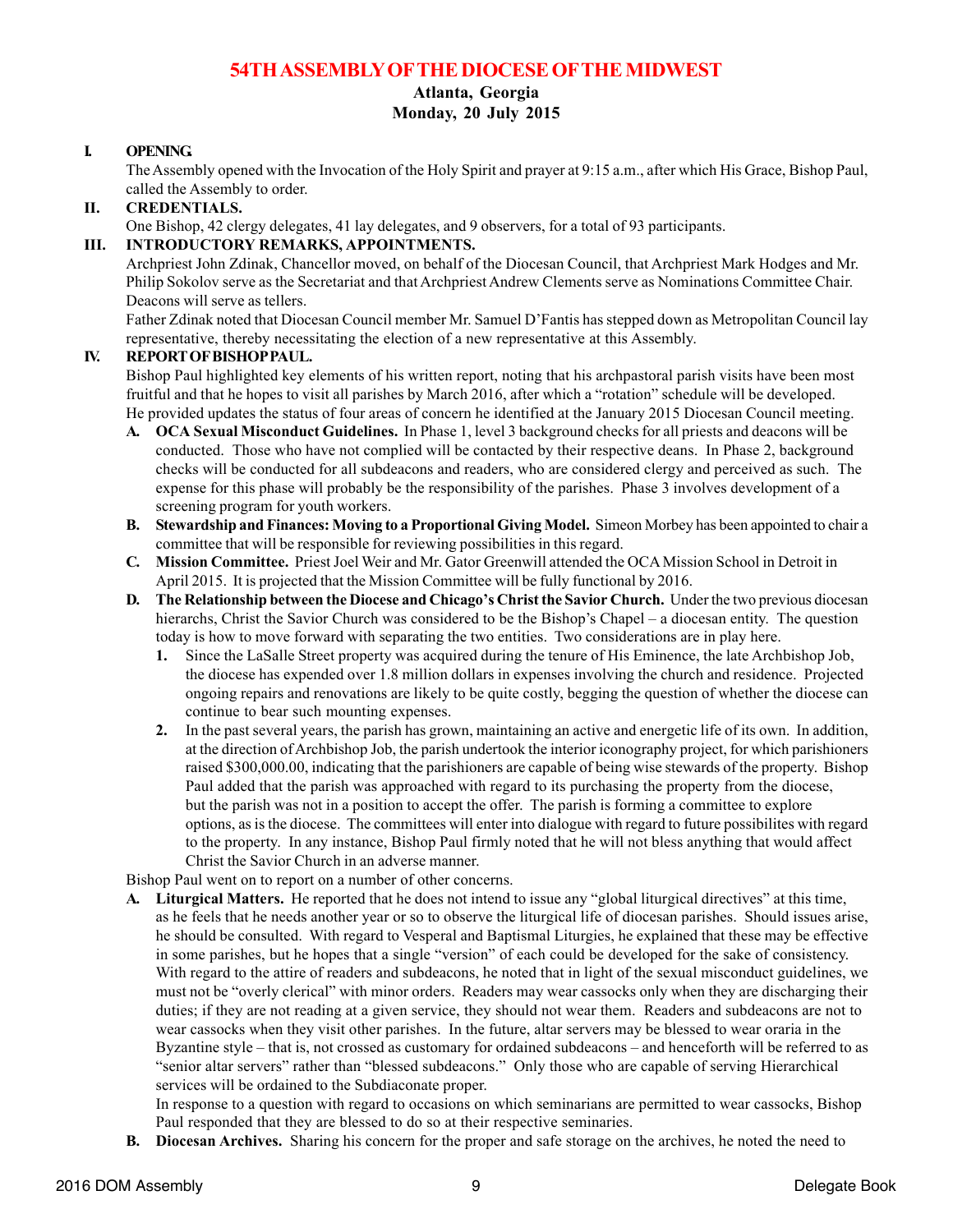digitize them. This also would reduce the volume of hard copy files. Nicholas Groves has submitted a proposed plan to initiate this process.

**C. Concerning Marriage.** Bishop Paul noted that we live in a world that is increasingly secular and tremendously polarized, especially with regard to matters that have been highly politicized. This can lead to equating Orthodoxy with political viewpoints. But, he added, "Christ's Kingdom is not of this world." While we acknowledge that same-sex marriage and abortion are indeed wrong, the real issue is how to deal with those who walk through the doors of our churches who may have had an abortion or gender reassignment surgery. While emphasizing that he in no way is attempting to minimize the clear position of the Church in such instances, he stated that how we live in and minister to this world is central. "Christ ate with sinners, brought them to repentance, and invited them into His Kingdom," he said.

Bishop Paul concluded by sharing insights into the revision of the OCA *Statute,* slated to be presented and voted upon at the All-American Council's second plenary session on Tuesday morning, July 21.

# **V. REPORT OF THE CHANCELLOR.**

Father Zdinak highlighted the following.

- **A. Clergy Background Checks.** All active, as well as retired, clergy are expected to submit a background check authorization form. This is especially important inasmuch as many retired clergy "fill in" at various parishes and/or otherwise serve on a regular basis.
- **B. Appointment of Clergy.** The appointment of clergy is a canonical process, one that recently needed to be addressed inasmuch as some parishes had sought out potential clergy independently of the diocesan Bishop. He noted that it is the Bishop who appoints parish rectors; as such, parishes do not "hire" priests. Rather, they remunerate assigned clergy accordingly with the approval of the Bishop.
- **C. Parishes in Arrears with Regard to Assessments.** At present there is approximately \$500,000.00 in accounts receivable. Some parishes may have had arrangements with previous diocesan Bishops with regard to assessment payments. Most recently, a process was developed by Bishop Paul, Father Zdinak and the members of the Diocesan Council whereby parishes that are in arrears in submitting assessments for six or more months will receive letters, to which they are expected to respond by accounting for their delinquincies and suggesting ways to move forward.

Father Zdinak concluded by noting that Bishop Paul is the third diocesan hierarch he has served. He shared that Bishop Paul consistently follows through on matters before him, has a method and a plan, and considers things from a pastoral perspective. Bishop Paul meets with Father Zdinak and Mr. Philip Sokolov weekly through Cisco WebEx, which has proven to be very effective.

## **VI. MISSION DIRECTOR'S REPORT.**

Archpriest Thomas Mueller reported on three areas of activity in the immediate future.

- **A. Mission Guidelines.** With the assistance of Mr. Joseph Kormos, guidelines for the establishment of missions will be revived, reviewed and promulgated. He emphasized the importance of viability – that is, discerning whether a mission plant can in time develop into a self-supporting parish. He also stressed the importance of following the guidelines, which has not always been the case in years past and resulted in the closing of some missions that did not prove to be viable or sustainable.
- **B. Parish Development Grants.** It is projected that a call for grant applications will be solicited in August 2015. Parishes wishing to pursue ministrires of a missionary/outreach nature are encouraged to apply, as in years past.
- **C. Mission Grants.** Bishop Paul, Father Mueller, and perhaps others will identify missions and mission priests who could benefit from funding and ensure that they receive same.

## **VII. CATECHETICAL, DIACONALVOCATIONS DIRECTOR'S REPORT.**

Priest Elijah Mueller opened by explaining that the program, now known as the "Saint Macrina Orthodox Institute," makes use of the talents of faculty members with excellent academic qualifications. The number of enrolled students averages 50, with some pursuing the catechist certificate and others preparing to petition for ordination to the diaconate. He stated that his function is to solicit qualified instructors in each area to provide in-person instruction. He announced that the 2015 diocesan-wide conference will be held at Saint Andrew's House, Detroit, MI August 7-8. In addition to academic classes, Archdeacon Joseph Matusiak will conduct a practicum on liturgics as in conjunction with the diaconal "track." Priest Bogdan Bucur and other speakers will facilitate classes and lectures. Detailed information is available on the diocesan web site.

## **VIII. METRPOLITAN COUNCIL REPRESENTATIVES' REPORT.**

Archpriest Alexander Kuchta had nothing to add to the written report.

## **IX. STEWARDSHIP COMMITTEE REPORT.**

Priest Nicholas Finley offered a Powerpoint presentation prepared by Atty. Simeon Morbey, Minneapolis, MN, who chairs the committee. Father Nicholas stated that the committee has been charged with developing a new diocesan funding model based on proportional giving for presentation at the 2017 Diocesan Assembly. The committee has met three times via Cisco Webex since May 2015. In response to questions, he stated that the matter of tithing will be